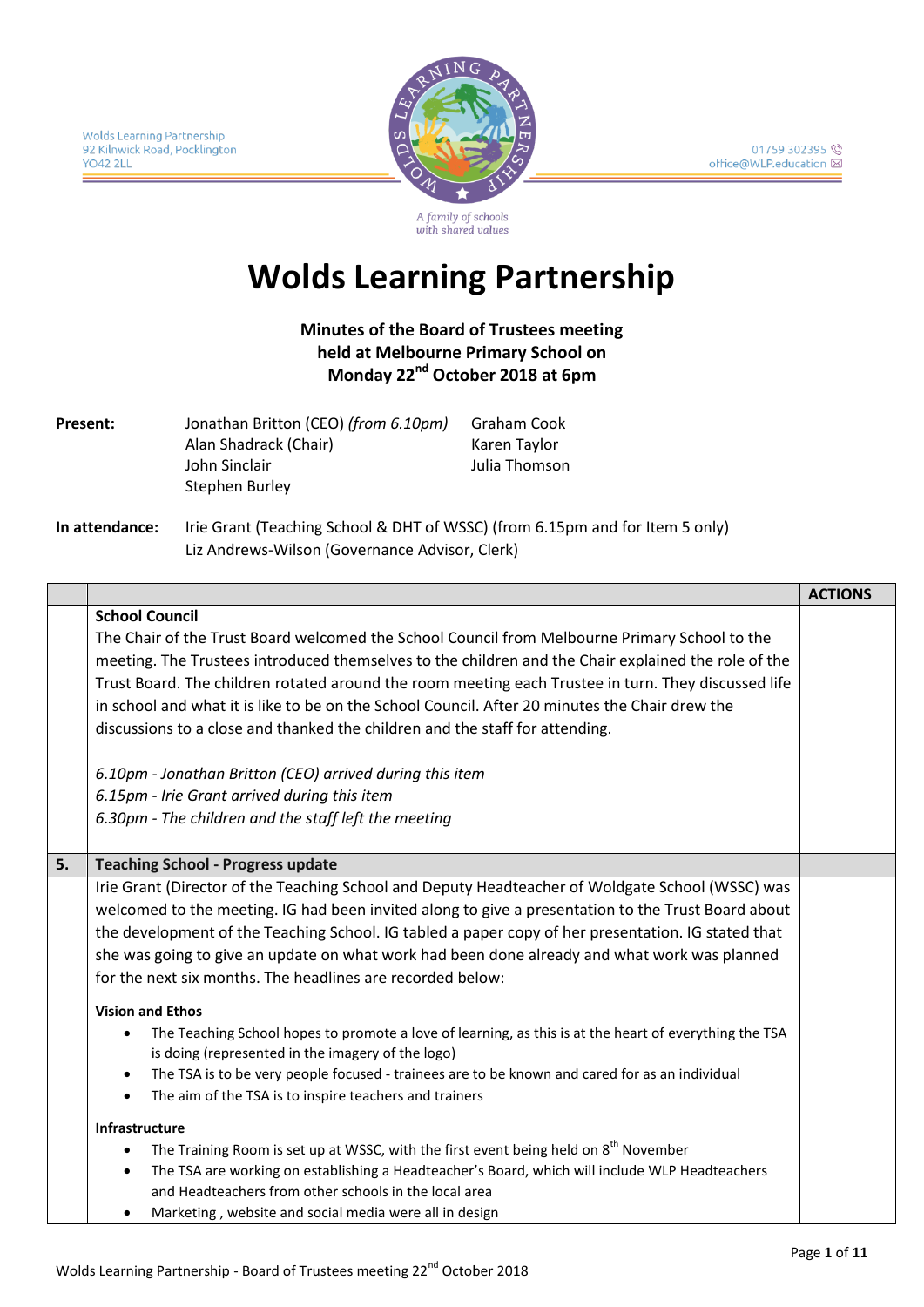The launch event was planned for 22<sup>nd</sup> November 2018 at WSSC

#### **School to School support**

- School to School support was already being delivered at Long Croft (LC) and The Market Weighton School (TMWS). WSSC had hosted members of their staff and the schools were working together to develop and share Teaching and Learning strategies
- The TSA aims to develop more Specialist Leaders in Education (SLEs)

#### **Continuing Professional Leadership and Development**

The TSA can deliver The Schools, Students and Teachers Network (SSAT) training sessions

- Enhancing Teaching Practice aimed at new teachers
	- Leaders for the future taster course for leadership, aimed at new teachers who might have leadership in their sight
	- National Professional Qualification for Middle Leaders (NPQML)
	- Teachers can apply to the DfE for bursaries up to £1,000 to help to cover costs
	- The DfE offer a funding bid process to enable teachers to re-train in one of the priority areas, to keep them in the profession

#### **Initial Teacher Training Programmes**

- The TSA has secured Leeds Beckett University, Carnegie School of Education as it's partner
- The TSA has gained approval to run five courses, English, Maths, Geography, PE and Primary
- UCAS applications were already being received

#### **Recruitment and retention pilot**

 The DfE has selected the TSA to trial the pilot, which is aimed at retaining teachers, encouraging them to access training programmes, internal mentoring and early career support

#### **Other professional links**

- The TSA has a Maths Hub with two staff working out of Harrogate
- English Strategies Group with EborHope TSA
- Computing at School Lead School and Microsoft School
- Links with Research School Network through Huntington School (York)

#### **Strategic action plan**

- A strategic action plan is being developed with the support of a local partner
- The Plan looks at success criteria and progress which are RAG rated

#### **Benefits for the Trust**

- Developing the Trust's teachers to improve teaching and learning standards
- Developing the Trust's leaders to promote best practice
- Providing development opportunities for the Trust's staff
- Sharing expertise and enthusiasm across the Trust and beyond
- Recruiting and retaining teachers who share the Trust's ethos
- Links with key institutions to develop the Trust's practices further
- Financial support provided by the DfE and access to funding streams

In response to a question, IG advised that the TSA are expected that 25-30 people will enrol onto the Enhancing Teaching Practice course in the first year and an estimated 30-40 people will enrol onto the leadership courses (two cohorts). She noted that the School to School support work was already ongoing, involving numerous staff from WSSC. In response to a question, IG advised that these trainees would currently have to travel to South Hunsley or York to receive the training. She added that the TSA are trying to do something unique, by not growing too big so not to lose the personal approach.

The Chair commented that teacher workload and retention were both very high profile issues at this time and something that the Trust is working to improve. He stated that it had been heartening to hear that the TSA is concerned about workload and retention and that it is good to hear that these issues are getting recognition, as staff need to feel valued and appreciated. A Trustee noted that the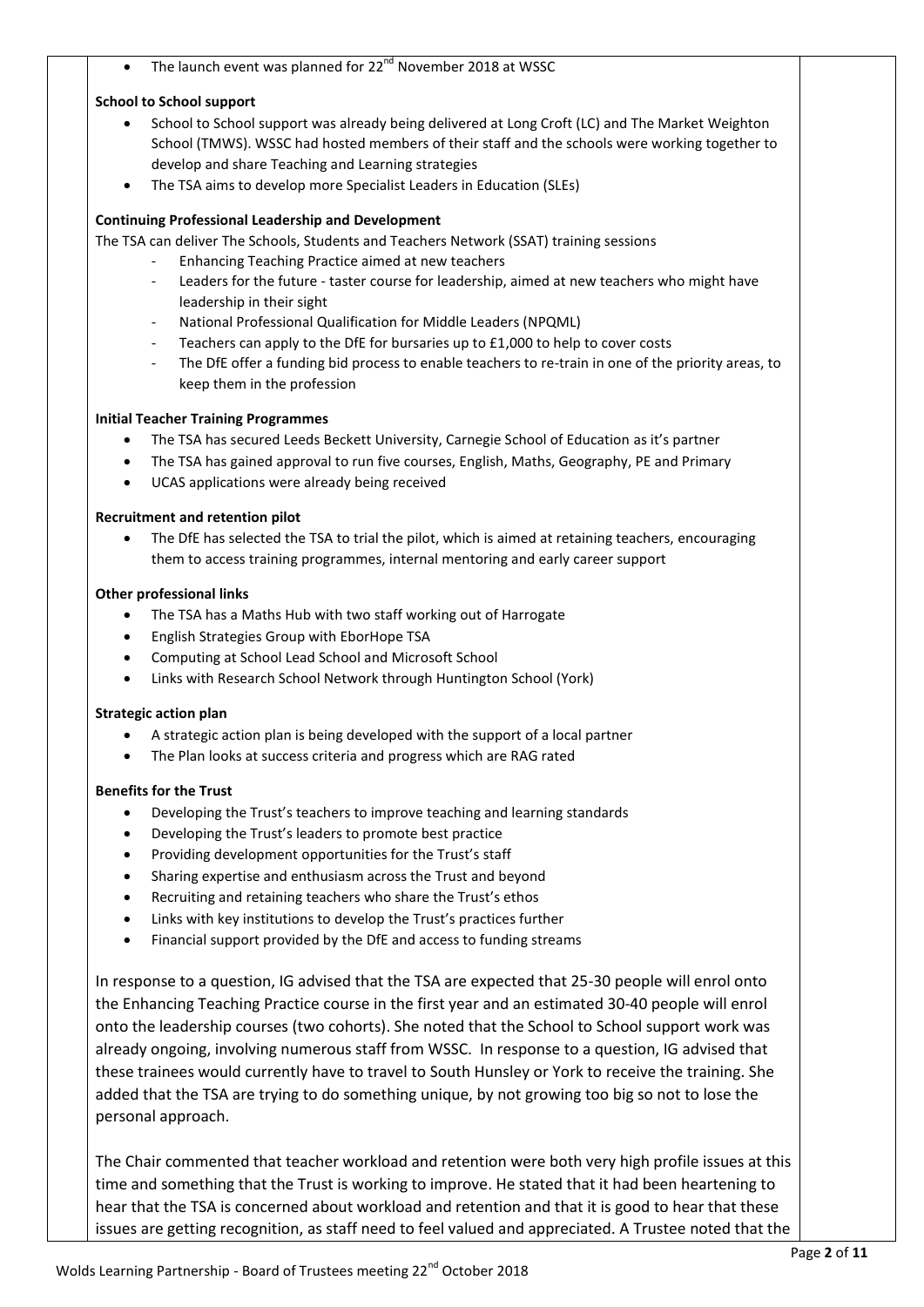| The Chair welcomed everyone to the meeting. Apologies for absence were received with consent<br>from Angela Ekers. There were no Declarations of Interest. [Later in the meeting under Item 10, the<br>Chair declared an interest as his wife is a part time teacher at one of the Trust's primary schools.]<br><b>Confirmation of items under Any Other Urgent Business</b><br>The Chair advised that he would like to add the following items to AOB: (1) teachers workload and<br>retention; (2) quorum; and (3) strengthening the Trust Board.<br>Minutes of the meeting held on 24 <sup>th</sup> September 2018 (including Confidential minutes)<br>The minutes from the previous meeting held on the 24 <sup>th</sup> September 2018 had been prepared by the<br>Governance Advisor but were awaiting comment from the CEO. The Chair briefly guided the |                                                                                                                                                                                                                                                                                                                                                                                                                                                           |                                                                                                                                                                                                                   |
|----------------------------------------------------------------------------------------------------------------------------------------------------------------------------------------------------------------------------------------------------------------------------------------------------------------------------------------------------------------------------------------------------------------------------------------------------------------------------------------------------------------------------------------------------------------------------------------------------------------------------------------------------------------------------------------------------------------------------------------------------------------------------------------------------------------------------------------------------------------|-----------------------------------------------------------------------------------------------------------------------------------------------------------------------------------------------------------------------------------------------------------------------------------------------------------------------------------------------------------------------------------------------------------------------------------------------------------|-------------------------------------------------------------------------------------------------------------------------------------------------------------------------------------------------------------------|
|                                                                                                                                                                                                                                                                                                                                                                                                                                                                                                                                                                                                                                                                                                                                                                                                                                                                |                                                                                                                                                                                                                                                                                                                                                                                                                                                           |                                                                                                                                                                                                                   |
|                                                                                                                                                                                                                                                                                                                                                                                                                                                                                                                                                                                                                                                                                                                                                                                                                                                                |                                                                                                                                                                                                                                                                                                                                                                                                                                                           |                                                                                                                                                                                                                   |
|                                                                                                                                                                                                                                                                                                                                                                                                                                                                                                                                                                                                                                                                                                                                                                                                                                                                |                                                                                                                                                                                                                                                                                                                                                                                                                                                           |                                                                                                                                                                                                                   |
|                                                                                                                                                                                                                                                                                                                                                                                                                                                                                                                                                                                                                                                                                                                                                                                                                                                                |                                                                                                                                                                                                                                                                                                                                                                                                                                                           |                                                                                                                                                                                                                   |
|                                                                                                                                                                                                                                                                                                                                                                                                                                                                                                                                                                                                                                                                                                                                                                                                                                                                |                                                                                                                                                                                                                                                                                                                                                                                                                                                           |                                                                                                                                                                                                                   |
|                                                                                                                                                                                                                                                                                                                                                                                                                                                                                                                                                                                                                                                                                                                                                                                                                                                                |                                                                                                                                                                                                                                                                                                                                                                                                                                                           |                                                                                                                                                                                                                   |
|                                                                                                                                                                                                                                                                                                                                                                                                                                                                                                                                                                                                                                                                                                                                                                                                                                                                |                                                                                                                                                                                                                                                                                                                                                                                                                                                           |                                                                                                                                                                                                                   |
|                                                                                                                                                                                                                                                                                                                                                                                                                                                                                                                                                                                                                                                                                                                                                                                                                                                                |                                                                                                                                                                                                                                                                                                                                                                                                                                                           |                                                                                                                                                                                                                   |
| Trustees through the content of the minutes and the confidential minutes. The minutes were to be<br>circulated once any amendments had been finalised and would be approved at the next meeting.                                                                                                                                                                                                                                                                                                                                                                                                                                                                                                                                                                                                                                                               |                                                                                                                                                                                                                                                                                                                                                                                                                                                           |                                                                                                                                                                                                                   |
|                                                                                                                                                                                                                                                                                                                                                                                                                                                                                                                                                                                                                                                                                                                                                                                                                                                                |                                                                                                                                                                                                                                                                                                                                                                                                                                                           |                                                                                                                                                                                                                   |
|                                                                                                                                                                                                                                                                                                                                                                                                                                                                                                                                                                                                                                                                                                                                                                                                                                                                |                                                                                                                                                                                                                                                                                                                                                                                                                                                           |                                                                                                                                                                                                                   |
|                                                                                                                                                                                                                                                                                                                                                                                                                                                                                                                                                                                                                                                                                                                                                                                                                                                                |                                                                                                                                                                                                                                                                                                                                                                                                                                                           |                                                                                                                                                                                                                   |
|                                                                                                                                                                                                                                                                                                                                                                                                                                                                                                                                                                                                                                                                                                                                                                                                                                                                |                                                                                                                                                                                                                                                                                                                                                                                                                                                           |                                                                                                                                                                                                                   |
| Accountants (carried forward from 14.05.18)                                                                                                                                                                                                                                                                                                                                                                                                                                                                                                                                                                                                                                                                                                                                                                                                                    | Committee                                                                                                                                                                                                                                                                                                                                                                                                                                                 | F&A                                                                                                                                                                                                               |
| Survey and a Condition survey (c/f from 14.05.18)                                                                                                                                                                                                                                                                                                                                                                                                                                                                                                                                                                                                                                                                                                                                                                                                              | To be looked at Finance and Audit<br>Committee                                                                                                                                                                                                                                                                                                                                                                                                            | F&A                                                                                                                                                                                                               |
| The CEO to share the Policy Review schedule with<br>the Headteachers                                                                                                                                                                                                                                                                                                                                                                                                                                                                                                                                                                                                                                                                                                                                                                                           | To be discussed at Headteacher<br>Board after half term                                                                                                                                                                                                                                                                                                                                                                                                   |                                                                                                                                                                                                                   |
| The CEO was to provide some support to the                                                                                                                                                                                                                                                                                                                                                                                                                                                                                                                                                                                                                                                                                                                                                                                                                     | The CEO and the HMI had visited                                                                                                                                                                                                                                                                                                                                                                                                                           |                                                                                                                                                                                                                   |
|                                                                                                                                                                                                                                                                                                                                                                                                                                                                                                                                                                                                                                                                                                                                                                                                                                                                |                                                                                                                                                                                                                                                                                                                                                                                                                                                           |                                                                                                                                                                                                                   |
|                                                                                                                                                                                                                                                                                                                                                                                                                                                                                                                                                                                                                                                                                                                                                                                                                                                                |                                                                                                                                                                                                                                                                                                                                                                                                                                                           |                                                                                                                                                                                                                   |
| of the top slice details with their governing bodies                                                                                                                                                                                                                                                                                                                                                                                                                                                                                                                                                                                                                                                                                                                                                                                                           |                                                                                                                                                                                                                                                                                                                                                                                                                                                           |                                                                                                                                                                                                                   |
| Trustees to review their pen portraits on the WLP<br>website to highlight the skills on the Trust Board                                                                                                                                                                                                                                                                                                                                                                                                                                                                                                                                                                                                                                                                                                                                                        | Carried forward to December                                                                                                                                                                                                                                                                                                                                                                                                                               | All                                                                                                                                                                                                               |
| CoGs to congratulate them on their outcomes                                                                                                                                                                                                                                                                                                                                                                                                                                                                                                                                                                                                                                                                                                                                                                                                                    | Carried forward                                                                                                                                                                                                                                                                                                                                                                                                                                           | <b>AS</b>                                                                                                                                                                                                         |
| Board meeting to report back about his findings                                                                                                                                                                                                                                                                                                                                                                                                                                                                                                                                                                                                                                                                                                                                                                                                                | See matters arising                                                                                                                                                                                                                                                                                                                                                                                                                                       |                                                                                                                                                                                                                   |
| The CEO to ensure that the training required by the                                                                                                                                                                                                                                                                                                                                                                                                                                                                                                                                                                                                                                                                                                                                                                                                            | The CEO reported that this was in                                                                                                                                                                                                                                                                                                                                                                                                                         |                                                                                                                                                                                                                   |
| Educational Visits Policy is up to date across the Trust                                                                                                                                                                                                                                                                                                                                                                                                                                                                                                                                                                                                                                                                                                                                                                                                       | hand                                                                                                                                                                                                                                                                                                                                                                                                                                                      |                                                                                                                                                                                                                   |
|                                                                                                                                                                                                                                                                                                                                                                                                                                                                                                                                                                                                                                                                                                                                                                                                                                                                | <b>Action Plan and Matters Arising</b><br><b>Action</b><br>The CFO to check the depreciation figure with the<br>The Chair and the CEO were to instruct a Valuation<br>Headteachers and the LGBs to develop the Overall<br><b>School Effectiveness Report</b><br>The CEO was to ask the HTs to share the breakdown<br>The Chair was to send a letter to each of the Heads &<br>The CEO was to ask Chris Keeler to attend a Trust<br><b>Matters arising</b> | From the minutes of the meeting held on $24^{\text{th}}$ September 2018<br><b>Status</b><br>To be looked at Finance and Audit<br>SBPS, PCJS, TMWS and LC. A report<br>was to be shared with the LGBs<br>Completed |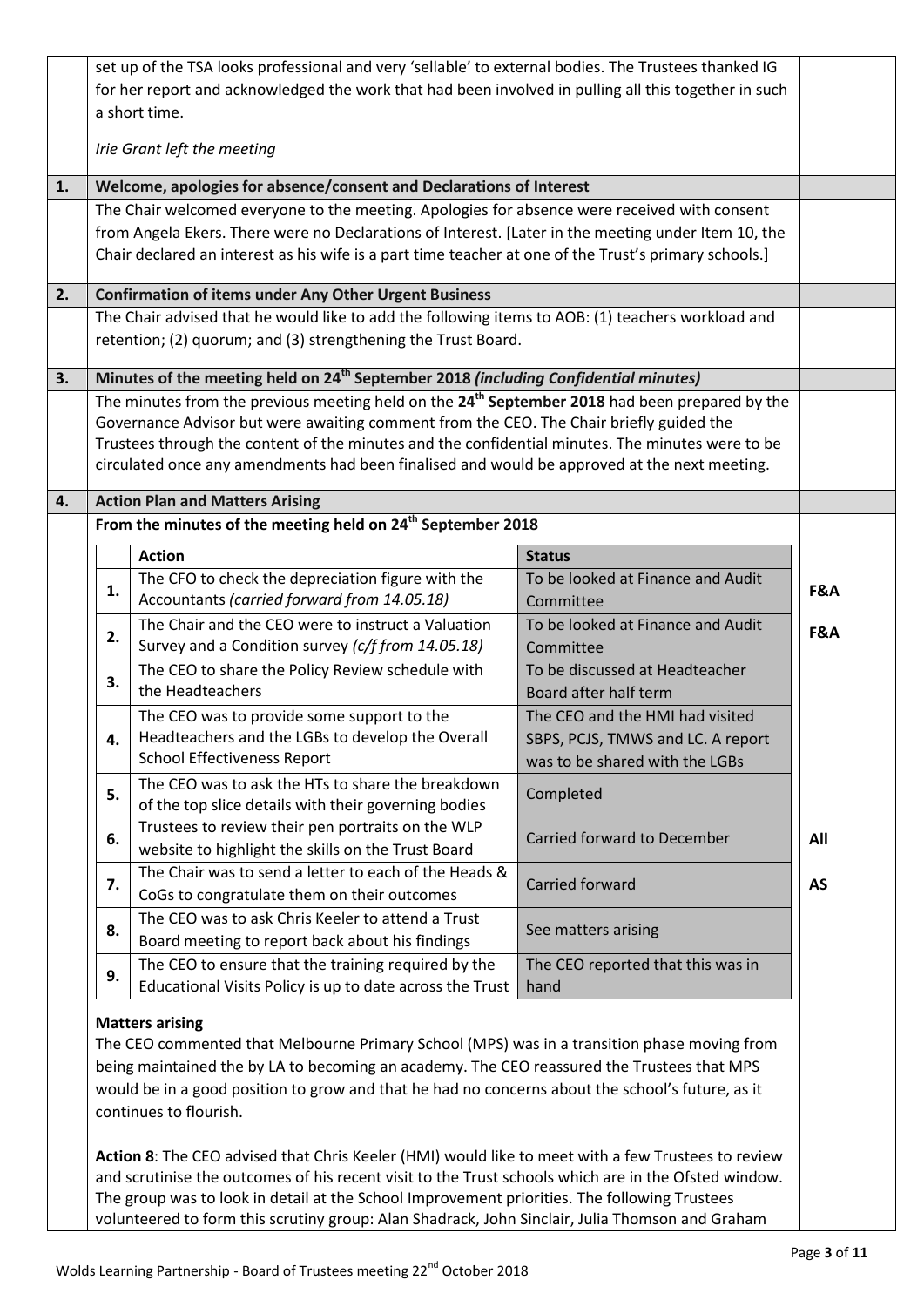|    | Cook. The CEO's PA was to be asked to liaise with CK to find a suitable date and Angela Ekers was to<br>be invited to attend. A Trustee noted the importance of having an understanding of the Trust-wide<br>picture from the view point of an external advisor.                                                                                                                                                                                                                                                                                                                                                                                                                                                                                                                                                                                                                                                                                         | <b>CEO's PA</b> |
|----|----------------------------------------------------------------------------------------------------------------------------------------------------------------------------------------------------------------------------------------------------------------------------------------------------------------------------------------------------------------------------------------------------------------------------------------------------------------------------------------------------------------------------------------------------------------------------------------------------------------------------------------------------------------------------------------------------------------------------------------------------------------------------------------------------------------------------------------------------------------------------------------------------------------------------------------------------------|-----------------|
|    | Review of the ICFP - The Chair advised that the Integrated Curriculum Financial Plan would be<br>reviewed by the Finance and Audit Committee at a future meeting. The Chair of Finance and Audit<br>(F&A) Committee noted that there is no standard framework for this document which will make its<br>completion more challenging. The Chair advised that there are tools available to help Trust Boards<br>to develop this document, but each Trust is to produce its own version of the document and then<br>the DfE will issue the one that is most fit for purpose to all Trusts. The CEO commented that<br>Headteachers do not seem to like the document, as it is de-humanising and not very useful for<br>setting KPIs and performing benchmarking exercises.                                                                                                                                                                                    |                 |
|    | The CEO reported that he had been into PCJS and SBPS to look at how expenditure is being used. He<br>noted that the schools in the Trust were to continue to receive support to ensure that there is<br>excellent financial probity and that the schools are operating in the most cost effective ways.                                                                                                                                                                                                                                                                                                                                                                                                                                                                                                                                                                                                                                                  |                 |
|    | Accounts - The Chair reminded the Trustees that the accounts were to be presented at the<br>December meeting, following a full audit. The Chair of the F&A Committee commented that there is<br>some value in de-humanising a school and looking at it in terms of the black and white detail, as<br>removing the personalities enables making decision making. The CEO acknowledged that some<br>strategic work was ongoing with the CFO to make the finances stable; he noted that this was still his<br>number one priority. The Chair of the F&A Committee reported that she had spent some time with<br>the CFO and would be repeating this to support her in her role. She advised that there was some<br>work to do to ensure that key systems were up and running to add efficiency to the financial<br>management of the Trust. Once the time had been investigated in this work the workload of the<br>CFO and the school SBMs should improve. |                 |
|    | Approval of the amendment to the Scheme of Delegation made in March 2018 (Function 104)<br>The Trustees approved the amended version of the Scheme of Delegation which had circulated with<br>the agenda. It was noted that the note accompanying Function 105 was redundant: 'The terms of<br>reference for any sub-committee of the Local Governing Body shall first be approved by the<br>Trustees'. The Governance Advisor was asked to remove this note and re-circulate the Scheme of<br>Delegation for approval at the next Trust Board meeting.                                                                                                                                                                                                                                                                                                                                                                                                  | Agenda          |
| 6. | <b>Finance update</b>                                                                                                                                                                                                                                                                                                                                                                                                                                                                                                                                                                                                                                                                                                                                                                                                                                                                                                                                    |                 |
|    | The minutes from the first Finance and Audit Committee meeting held on 9 <sup>th</sup> October 2018 had<br>been prepared by the Governance Advisor, but were awaiting comment from the CEO and the Chair<br>of the Committee and had therefore not been released. The Chair of F&A reported that the<br>Committee had:<br>Agreed the Terms of Reference for the Committee<br>Reviewed the monthly financial management information for the Trust<br>٠<br>Scrutinised the variances and anomalies<br>$\bullet$<br>Provided guidance to the CFO on how the layout of the report might be improved<br>$\bullet$<br>Looked at the scope of the annual audit<br>٠                                                                                                                                                                                                                                                                                             |                 |
|    | The Chair of F&A reported that each school in the Trust produces their own financial management<br>information. She highlighted the small risk associated with this approach as the schools might be<br>out of sync with the Trust-wide report.                                                                                                                                                                                                                                                                                                                                                                                                                                                                                                                                                                                                                                                                                                          |                 |
|    | The Chair of the Trust Board asked if the Committee had any concerns about the financial<br>management of the Trust. The Chair of the F&A Committee reported that a detailed discussion had<br>taken place at the meeting about numerous school accounts, which were being referred to as the                                                                                                                                                                                                                                                                                                                                                                                                                                                                                                                                                                                                                                                            |                 |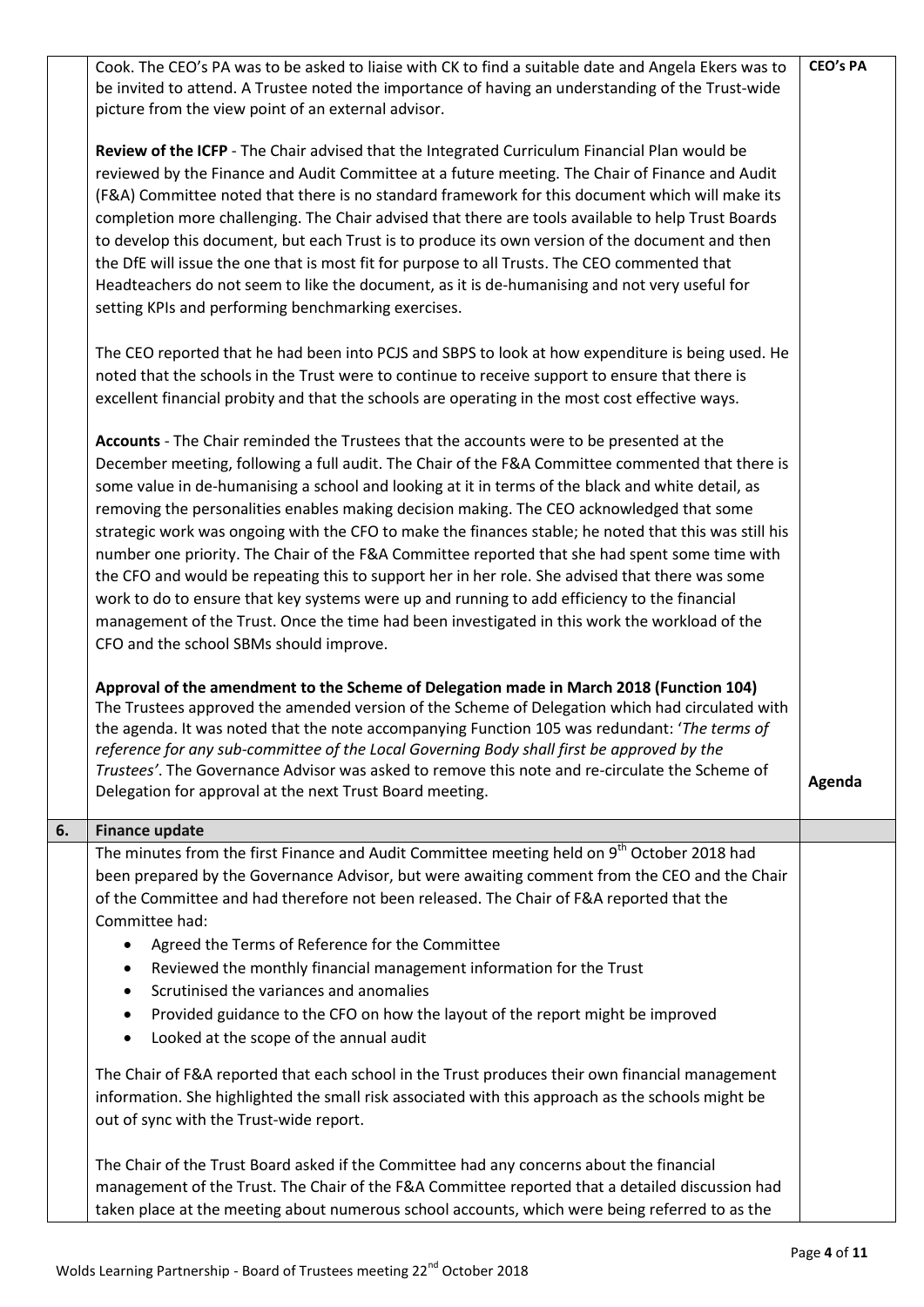| 'school fund'. She advised that having looked into the nature of these accounts she was satisfied    |
|------------------------------------------------------------------------------------------------------|
| that they are separate bank accounts that are used to manage the cash flow of trip monies. A         |
| Trustee challenged the Chair of the F&A asking for reassurance that this practice was legal and      |
| considered best practice. The Chair of the F&A reported that she was still looking into the best way |
| to manage these accounts to ensure an open and transparent accounting system. A Trustee noted        |
| that WSSC are not set up to receive charitable monies.                                               |

A Trustee challenged the Chair of the F&A by asking her if the money held in these 'school fund' accounts *could* be used by someone who wanted to misappropriate the funds. The Chair of the F&A reassured that Trust Board that such an incident was highly unlikely given the way the accounts are managed, but she recognised that the current system was not transparent. A Trustee summarised the discussion, stating that the Trust Board were confident that the Trust's financial model was working and that sound decisions can be made based on the finances presented; however there are some issues with some of the systems which are not robust at this time and could leave the Trust Board open to challenge. Another Trustee challenged the Chair of the F&A by asking what was being done to rectify these issues. The Chair of the F&A advised that the finance team had been depleted and the Trust was still working with a number of LA legacy issues carried over from the LA reporting systems. She advised that the Committee would be drilling into the issues and making recommendations and she advised that some staff training may be required. She further added that she had spoken with the CFO to advise her of what information the Trustees would like to see, primarily the finance data which informs the reports that are submitted to the EFSA.

After much discussion the Chair asked if Trustees can feel assured that the systems are in place to ensure financial probity. The Chair of the F&A advised that work was on going to ensure that the Trustees could feel confident in the processes that underpin the financial mechanisms of the Trust. In response to a question, the CEO advised that there is a policy in place to advise Headteachers and support staff about their delegated spending authority, but he acknowledged that these limits had been exceeded.

The Governance Advisor was to await comments from the Chair of the F&A Committee and CEO before releasing the minutes of the F&A meeting.

## **7. Update from the CEO 4.**

## **Whole School DfE Performance Measures (Secondary)**

The CEO tabled the Headline results from the schools in the East Riding (tabled item 2 and 3a-c). He explained that the data looks at three sets of numbers: (1) Progress 8; (2) Attainment 8 (used by the DfE) and (3) the new 5 measure (5 equalling a strong pass - equivalent to a high C).

With reference to tabled item 2, the CEO reported that Long Croft (LC) had a Progress 8 of -0.36, while WSSC had a Progress 8 of 0.43, despite the two schools having a very similar intake. The Market Weighton School (TMWS) also had a below national Progress 8 of -0.25, despite having a stronger intake than WSSC. With reference to tabled item 3a, the CEO highlighted that at WSSC 83.7% of KS4 pupils had achieved 4+ in English and 73.5% had achieved 5+ in English. In Maths 85.5% had achieved 4+ and 66.3% had achieved 5+. The combined English and Maths headlines were: 77.1% had achieved 4+ and 59.6% had achieved 5+. The Trustees took a moment to celebrate these outstanding KS4 results, while noting the big gap between WSSC, and LC and TMWS.

With reference to tabled item 3b which provided data on Progress 8 trends by subject area, the CEO explained that LC and TMWS had both been negative for a while, but TMWS had seen improvement. He commented that this could be due to the cohort and leadership strategies. WSSC's Progress 8 had dipped in the academic year 2017/18 but this had been due to an extreme outlier: once their results are removed WSSC continued on an upwards trend. The CEO commented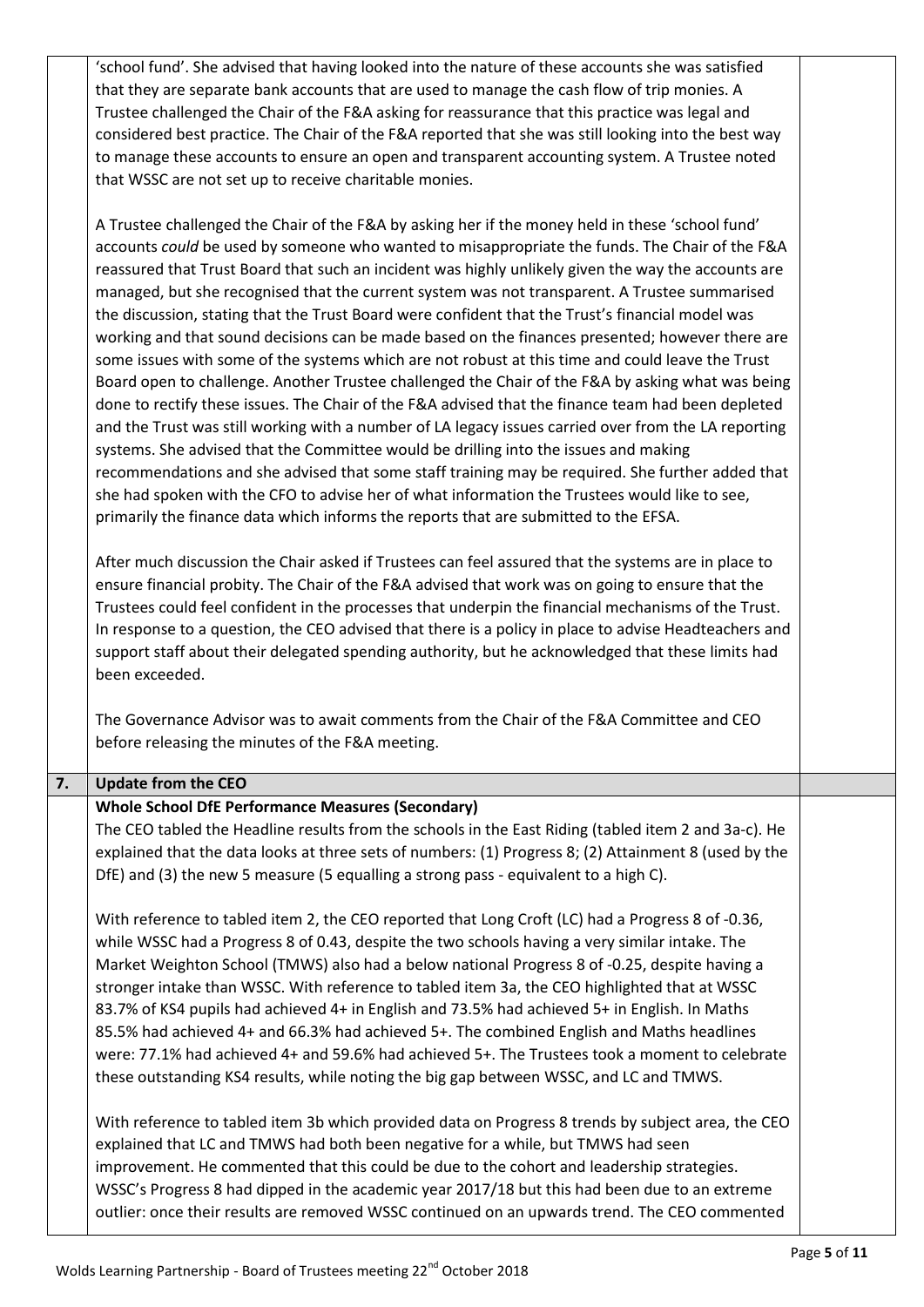|    | that he had compared WSSC to the other schools in the East Riding, which had rated WSSC as third        |                   |
|----|---------------------------------------------------------------------------------------------------------|-------------------|
|    | but he was of the opinion that these figures were not ambitious enough. The Trustees noted that         |                   |
|    | WSSC was on a par with South Hunsley School and Sixth Form College and that Beverley High School        |                   |
|    | is a single-sex selective school. The school is also ranked second in the City of York. The CEO noted   |                   |
|    |                                                                                                         |                   |
|    | that if WSSC was an all-girls school, it would have performed better than Beverley.                     |                   |
|    | The Trustees thanked the CEO for enabling WSSC to improve its results.                                  |                   |
|    |                                                                                                         |                   |
|    | Safeguarding                                                                                            |                   |
|    | See confidential minutes.                                                                               |                   |
|    |                                                                                                         |                   |
|    | <b>GDPR</b>                                                                                             |                   |
|    | The CEO reported that there had been a data breach at the Pocklington Junior School and the             |                   |
|    | school had been issued with a warning letter which contained recommendations. A minor breach            |                   |
|    | had also occurred at WSSC and was being dealt with internally.                                          |                   |
|    |                                                                                                         |                   |
|    | A Trustee asked if the Trust has a policy in place to protect against any potential financial penalties |                   |
|    | resulting from a data breach. The CEO stated that he would liaise with the Head of Operations,          | <b>Head of</b>    |
|    | about seeking advice from the DPO                                                                       | <b>Operations</b> |
|    |                                                                                                         |                   |
| 8. | <b>Overall School Effectiveness Report</b>                                                              |                   |
|    | 1) Outcomes of pupils (all settings)                                                                    |                   |
|    | 16-19 Study Programme (WSSC only)<br>2)                                                                 |                   |
|    | The four schools within the MAT had each completed the Overall School Effectiveness Report(s)           |                   |
|    | relating to this reporting period. All four settings had reviewed the Outcomes of pupils part of their  |                   |
|    | SEF; in addition WSSC had reviewed the 16-19 Study Programme part of the SEF. The judgements            |                   |
|    | had been discussed and agreed at the recent LGB meetings and the discussions and challenge had          |                   |
|    | or had not been captured within the minutes. Both the judgements and the sections of the LGB            |                   |
|    |                                                                                                         |                   |
|    | minutes which refer to the Overall School Effectiveness Report(s) had been circulated with the          |                   |
|    | agenda pack, for review and scrutiny.                                                                   |                   |
|    | <b>Outcomes of pupils (all settings)</b>                                                                |                   |
|    | The Chair noted that the commentary that had accompanied WSSC's judgements had been                     |                   |
|    |                                                                                                         |                   |
|    | exemplary, as the minutes had captured the detail about which papers had been made available to         |                   |
|    | the LGB in order to triangulate their judgements. He added that there had been a lot of challenge       |                   |
|    | captured in the minutes, with governors asking challenging question about the accuracy of the data.     |                   |
|    | Mr Sinclair (Trustee and Chair of Governors at WSSC) advised that the LGB needed to be rigorous         |                   |
|    | and clear on their judgements due to the fact that they had agreed that all areas were Outstanding.     |                   |
|    | He noted that the level of challenge from the governors had been very strong, with governors            |                   |
|    | finding it useful to break out into discussion groups with the SLT.                                     |                   |
|    |                                                                                                         |                   |
|    | The Chair noted that the Headteacher at MPS had presented a range of evidence which had helped          |                   |
|    | to inform a very thorough discussion. The Chair commented that there was clear evidence of              |                   |
|    | challenge and the governors were aware of the threads running through the data. A Trustee               |                   |
|    | commented that the report was reflective of the progress that had been made. It was noted that          |                   |
|    |                                                                                                         |                   |
|    | this was MPS' first Overall School Effectiveness Report. The Trustee did however note the lack of       |                   |
|    | triangulation apart from reference to the school's recent Ofsted inspection, but acknowledged that      |                   |
|    | the dashboard backed up the data.                                                                       |                   |
|    |                                                                                                         |                   |
|    | The Chair noted that the Head and Chair at PCJS had taken the decision to remove the stage of the       |                   |
|    | process where the Head and the Chair meet to complete a first draft of the judgements. Mrs              |                   |
|    | Thomson (Trustee and Chair of Governors at PCJS) advised that this decision had been taken to           |                   |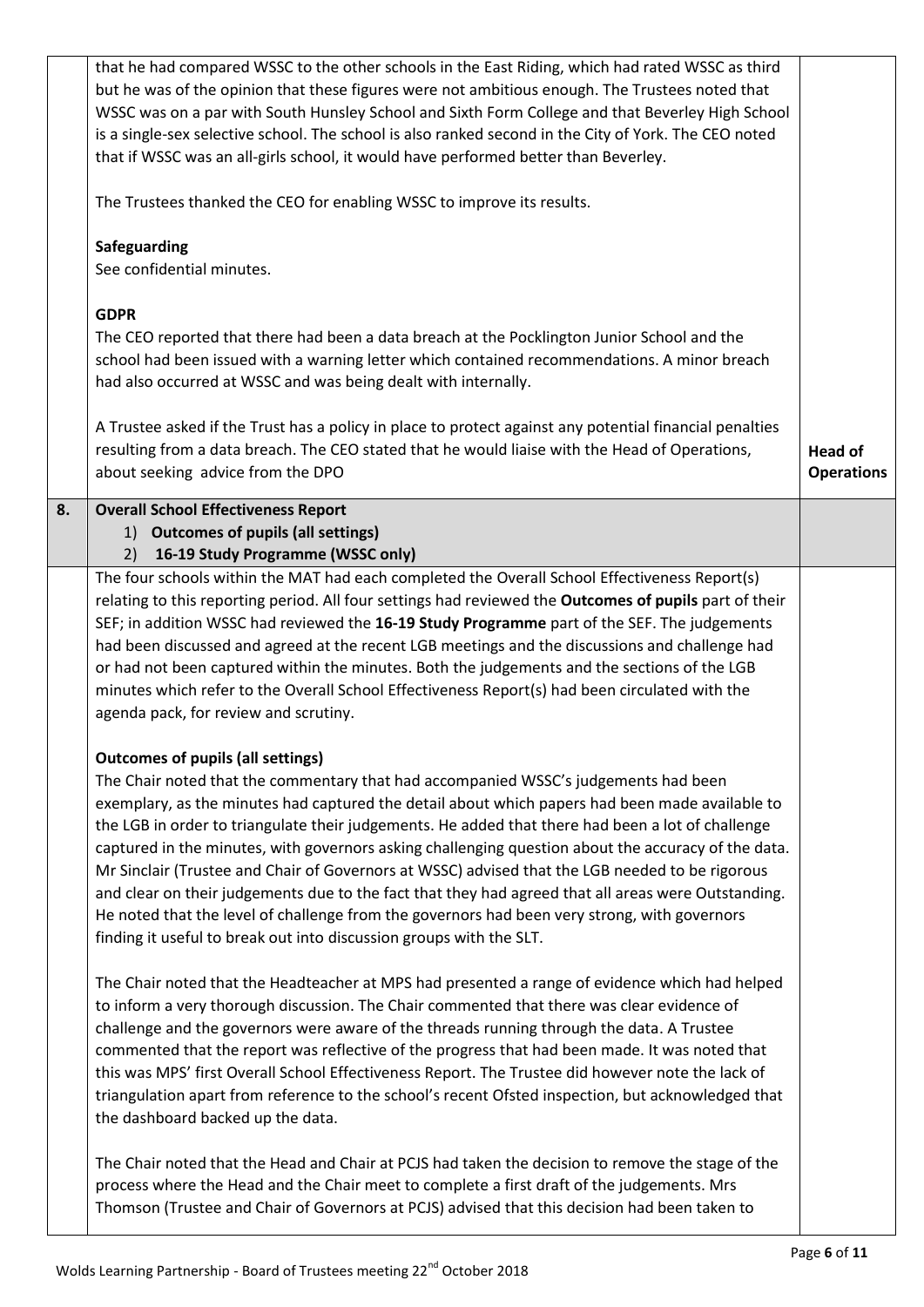|     | empower the LGB to come to its own conclusions without being led by the Head and the Chair. She          |              |
|-----|----------------------------------------------------------------------------------------------------------|--------------|
|     | stated that it had helped to foster a more open and responsive discussion at the LGB meeting. The        |              |
|     |                                                                                                          |              |
|     | Trustees noted that there was evidence of really good challenge in the discussion, which reflected       |              |
|     | the direction of travel that the school was moving towards. The Chair noted the approach taken by        |              |
|     | PCJS was much more inclusive and recommended that this policy be recommended across the MAT              |              |
|     | at the next Chair's Forum.                                                                               |              |
|     | The Trustees noted the very disappointing lack of challenge at SBPS. It was suggested by the             |              |
|     | Governance Advisor that the LGB had struggled to get through the detail on the report and the full       |              |
|     | LGB agenda within the time. The Chair observed that this was not an acceptable reason as the             |              |
|     | Trustees are required to ensure that challenge is occurring at a local level and to ensure that this is  |              |
|     | being recorded; in order to see how the LGB have effectively undertaken their primary obligation of      |              |
|     |                                                                                                          |              |
|     | keeping the school under review. Evidence of triangulated judgements and a fulfilment of holding         | <b>Chair</b> |
|     | leadership to account is required. The Chair was to provide some support to SBPS.                        |              |
|     | A Trustee reported that Chris Keeler had advised that the governors need to have an understanding        |              |
|     | of the detail. She added that he had explained that the role of the link governor had changed and        |              |
|     | that governors had be asked to report back to the LGB about their link governor visits so that the       |              |
|     | detail can be recorded by the Clerk. The CEO commented that the Trustees need to have oversight          |              |
|     | of the LGB agendas and look at improving them to ensure that the LGBs remain focused on the              |              |
|     | needs of the children.                                                                                   |              |
|     |                                                                                                          |              |
|     | The Chair summarised that in general the Trustees were very pleased with the overall progress of all     |              |
|     | schools as demonstrated by the continued very good results. However, he looked forward to an             |              |
|     | early improvement when inconsistencies in the rigour adopted by all LGBs in the discussions of           |              |
|     | judgements were overcome. A Trustee noted that the commentary and the inclusion of the detail            |              |
|     | that has been referred back to are really useful and this represents the level of detail that is needed. |              |
|     | The Chair commented that the Trust Board needs to have a system in place which helps to keep the         |              |
|     | Board's oversight tight. He added that the MAT was moving towards a direction of travel where the        |              |
|     | operational sides of the Headteacher role (such as finance and HR) are controlled centrally to allow     |              |
|     | the Headteachers to focus on school improvement. A Trustee noted the vast expectations that are          |              |
|     | placed onto governors and highlighted his concern that experienced governors are thinking of             |              |
|     | leaving because of the length and breadth of the role.                                                   |              |
|     |                                                                                                          |              |
|     | 16-19 Study Programme (WSSC only)                                                                        |              |
|     | The Trustees were in agreement that they had no concerns about the Sixth Form provision at WSSC.         |              |
|     | They took at moment to review the judgements and the commentary which accompanied this                   |              |
|     | report. The CEO (Headteacher of WSSC) commented that as the outcomes are Outstanding, it could           |              |
|     | be assumed that the quality of teaching and learning is Outstanding. He stated that the provision        |              |
|     | must be careful to not under-sell itself.                                                                |              |
| 9.  | <b>Ofsted Ready</b>                                                                                      |              |
|     | The Trustees noted the press release which had been circulated with the agenda. The Chair asked          |              |
|     | that Trustees review the current Ofsted framework and the section in the press release on myth           |              |
|     | busting.                                                                                                 |              |
| 10. | <b>Policies for review</b>                                                                               |              |
|     | <b>WLP Pay Policy - APPROVED</b>                                                                         |              |
|     | The Chair challenged how the Trust has implemented a section of the Pay Policy [having declared an       |              |
|     | interest - as stated above]. He referred to page 10 of the Policy and asked if the Trust had a           |              |
|     | statement in place with part-time staff to ensure that this part of the policy was being enacted:        |              |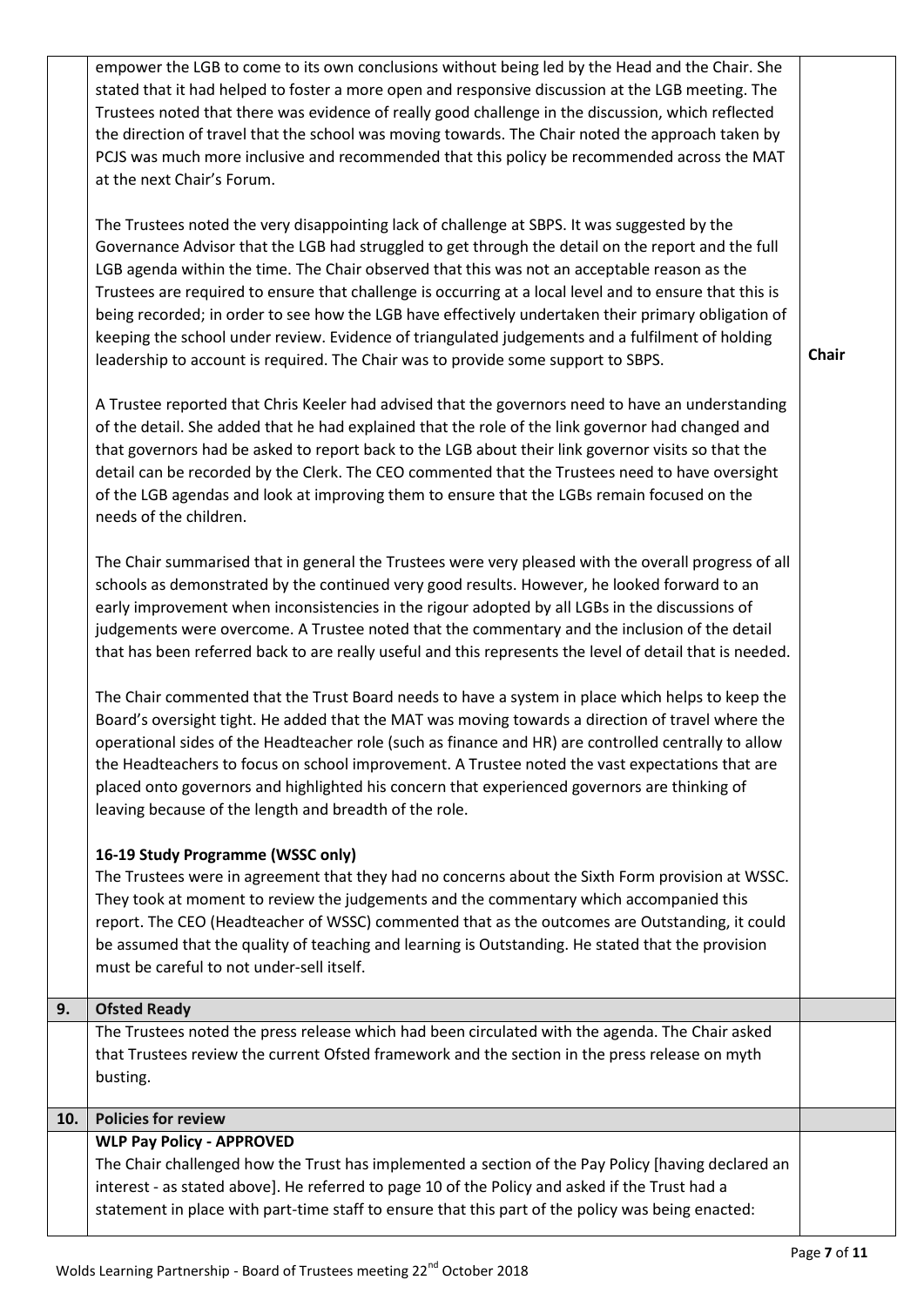'*The Governing Body will give them a written statement detailing their working time obligations and the standard mechanism used to determine their pay, subject to the provisions of the statutory pay and working time arrangements and by comparison with the school's timetabled teaching week for a full-time teacher in an equivalent post.'*

The CEO advised that the Headteacher and the SBM would supply this information to each member of staff. The Chair challenged this response, stating that staff need to know what events and meetings they are expected to attend, as staff are more likely to give more if they know what is expected of them. He asked the CEO if this could be explored with HR colleagues as the Trust develops so that the Trust Board can reflect on how this is working.

The Chair acknowledged that the Pay Policy needed to be reviewed to better suit MAT governance. He advised that any such review would need to go through Union consultation. He explained that the WLP governance structure does not allow the LGBs to form sub-committees however the Pay Policy asked for three governors to form the Pay Committee. He advised that following a discussion with HR, Governance and the CEO he had taken the view that the LGBs would need to appoint three governors to represent the LGB to run the confidential process. Then an anonymised report would be heard at each LGB to satisfy the rest of the LGB members that the process had been completed in a transparent, fair and robust manner. The Head of Personnel and Wellbeing would be in contact with Headteachers to formalise how this should look.

The CEO advised that three governors from each LGB would need to be identified to form an Appeals Panel. These three governors would be asked to step out of the LGB while the Pay Committee report is being given in order for them to not be tainted by the discussion. The CEO added that the LGB needs to be satisfied that appropriate challenge took place.

The CEO was to ensure that the Head of Personnel and Wellbeing issues the Pay Policy with operational detail, so that the Headteachers and Chairs know what the next steps are.

The CEO advised that each LGB had selected two or three governors to join himself and the LA's School Improvement Partner to run the Headteacher's Performance Management Review Group. In line with the Policy a Trustee challenged this, asking if the governors were competent and able to perform this task. The CEO reassured the Trustees that the governors were competent.

The CEO noted that the outcome of the Headteacher's Performance Management Review Group would need to be heard by the Pay Committee. Therefore, each Pay Committee would need to meet just before the next LGB to hear this, in order for the full LGB to hear the recommendations. The Headteacher would be asked to withdraw for this item. The Chair noted that the Headteacher's Performance Management meetings had been delayed and stated that it would be useful to have these planned in earlier next year to full in line with the Pay Committees.

## **WLP Teacher and Support Staff Appraisal Policy - APPROVED**

A Trustee commented that the Trust Board needs to ensure that staff are involved in setting their targets and that the Appraisal Policy is being used to benefit the staff member, so that they can improve. The CEO explained that each teacher receives a whole school target and two targets which are tailored to the individual. The CEO stated that while he had no concerns at this time he was mindful to ensure that targets were not being pushed onto staff by the Headteachers. He added that there is a dialogue between the Headteacher and the teachers which is meant to enable staff development. The Trustees noted the importance of not demoralising the teachers and the Chair highlighted the need to be mindful of teacher retention.

# **SEND Policies (from all settings) - APPROVED** The Trustees had reviewed the SEND policies from each setting. No concerns were raised.

**Head of Personnel** 

**Head of Personnel**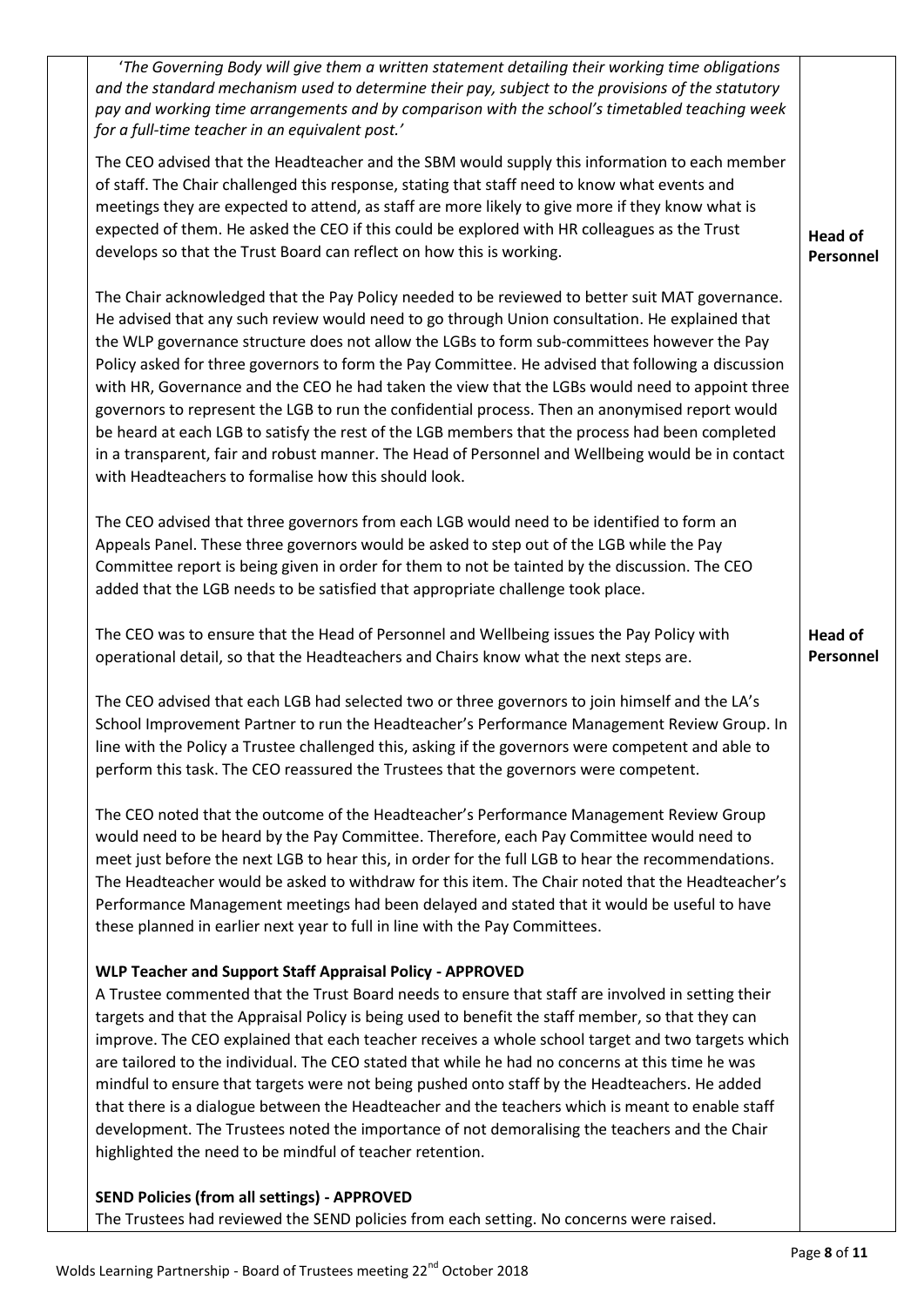|     | <b>SBPS Allocation of Pupils to Classes Policy - APPROVED</b>                                                                                                                                                                                                                                                                                                                                                                                                                                                                                                                                                                                                                                                                                                                                                                                                                                                                                                                                                                                                                                                                                                                                                                                                                                                                                                                                                                                                                                                                                                                                                                                                        |                 |
|-----|----------------------------------------------------------------------------------------------------------------------------------------------------------------------------------------------------------------------------------------------------------------------------------------------------------------------------------------------------------------------------------------------------------------------------------------------------------------------------------------------------------------------------------------------------------------------------------------------------------------------------------------------------------------------------------------------------------------------------------------------------------------------------------------------------------------------------------------------------------------------------------------------------------------------------------------------------------------------------------------------------------------------------------------------------------------------------------------------------------------------------------------------------------------------------------------------------------------------------------------------------------------------------------------------------------------------------------------------------------------------------------------------------------------------------------------------------------------------------------------------------------------------------------------------------------------------------------------------------------------------------------------------------------------------|-----------------|
|     | WSSC - Admissions Policy (September 2019) - APPROVED subject to amendments (below)<br>A Trustee challenged the Admissions Policy by asking if the Trust would be open to challenge having<br>listed the named feeder schools and prioritising the Trust primary schools. The CEO advised that a<br>MAT is able to stipulate that priority is given to pupils who attend Trust schools. In response to a<br>question, the CEO advised that traveller children and MoD children who attend one of the feeder<br>schools have the same rights to admission as the other children. The CEO confirmed that the Policy<br>had gone out to consultation. He added that WSSC was receiving calls from concerned parents<br>already, as they would like to secure a place for their child at the school in future years.<br>Policy amendments (to be actioned by the CEO's PA):<br>WLP staff have to have been in post for two years before their child can be given priority<br>٠<br>Typo on page 2: Holme on Spalding Moor<br>$\bullet$<br>Definition of 'sibling' to be added<br>$\bullet$<br>With regards distance from school, an explanation needs to be given about how separated<br>$\bullet$<br>parents are taken into account                                                                                                                                                                                                                                                                                                                                                                                                                                       | <b>CEO's PA</b> |
|     | <b>WSSC - Accessibility Plan - APPROVED</b><br><b>WSSC - Use of Word Processor Policy - APPROVED</b>                                                                                                                                                                                                                                                                                                                                                                                                                                                                                                                                                                                                                                                                                                                                                                                                                                                                                                                                                                                                                                                                                                                                                                                                                                                                                                                                                                                                                                                                                                                                                                 |                 |
|     | As a general point a Trustee asked that if a policy is subject to any changes, the policy be presented<br>with the changes highlighted.                                                                                                                                                                                                                                                                                                                                                                                                                                                                                                                                                                                                                                                                                                                                                                                                                                                                                                                                                                                                                                                                                                                                                                                                                                                                                                                                                                                                                                                                                                                              |                 |
| 11. | <b>Trust Board governance</b>                                                                                                                                                                                                                                                                                                                                                                                                                                                                                                                                                                                                                                                                                                                                                                                                                                                                                                                                                                                                                                                                                                                                                                                                                                                                                                                                                                                                                                                                                                                                                                                                                                        |                 |
|     | <b>Trustee application</b><br>The Chair reported that he and the CEO had interviewed a retired solicitor who was interested in<br>joining the Trust Board. His application had originally come through the Governance Service, but he<br>had a specific interest in WLP. The Chair was progressing the gentleman's application. The Chair<br>reported that the Diocese had not yet identified a Diocesan Trustee.<br><b>Trust Board size</b><br>The Chair proposed to increase the size of the Trust Board to 11, from nine. He explained the<br>importance of recruiting Trustees with HR, Finance and marketing skills to strength and add to the<br>skills that were already around the table. The Trustees agreed to increase the size of the Trust Board<br>to 11, from nine. An item was to be added to the Member's AGM in December to ask the Members<br>to increase the size of the Trust Board from nine to 11. The CEO advised that the Diocese would<br>have to be consulted about any proposed change. The CEO reminded the Trustees that it was also<br>possible for him to move off the Trust Board and attend the meeting in an ex-officio capacity. The<br>Chair reiterated that the Trust Board were also working towards removing dual roles on the LGBs<br>and Trust Board / LGB and Members.<br>Trust Board approval of the LGB recommendations for Chairs<br>John Sinclair was approved as the Chair of Governors for WSSC<br>$\bullet$<br>Jane Henley was approved as the Chair of Governors for MPS<br>$\bullet$<br>Chair's Forum update<br>The notes from the Chair's Forum meeting held on the 19 <sup>th</sup> September 2018 were noted. | <b>AGM</b>      |
|     | Training and online training - No report.                                                                                                                                                                                                                                                                                                                                                                                                                                                                                                                                                                                                                                                                                                                                                                                                                                                                                                                                                                                                                                                                                                                                                                                                                                                                                                                                                                                                                                                                                                                                                                                                                            |                 |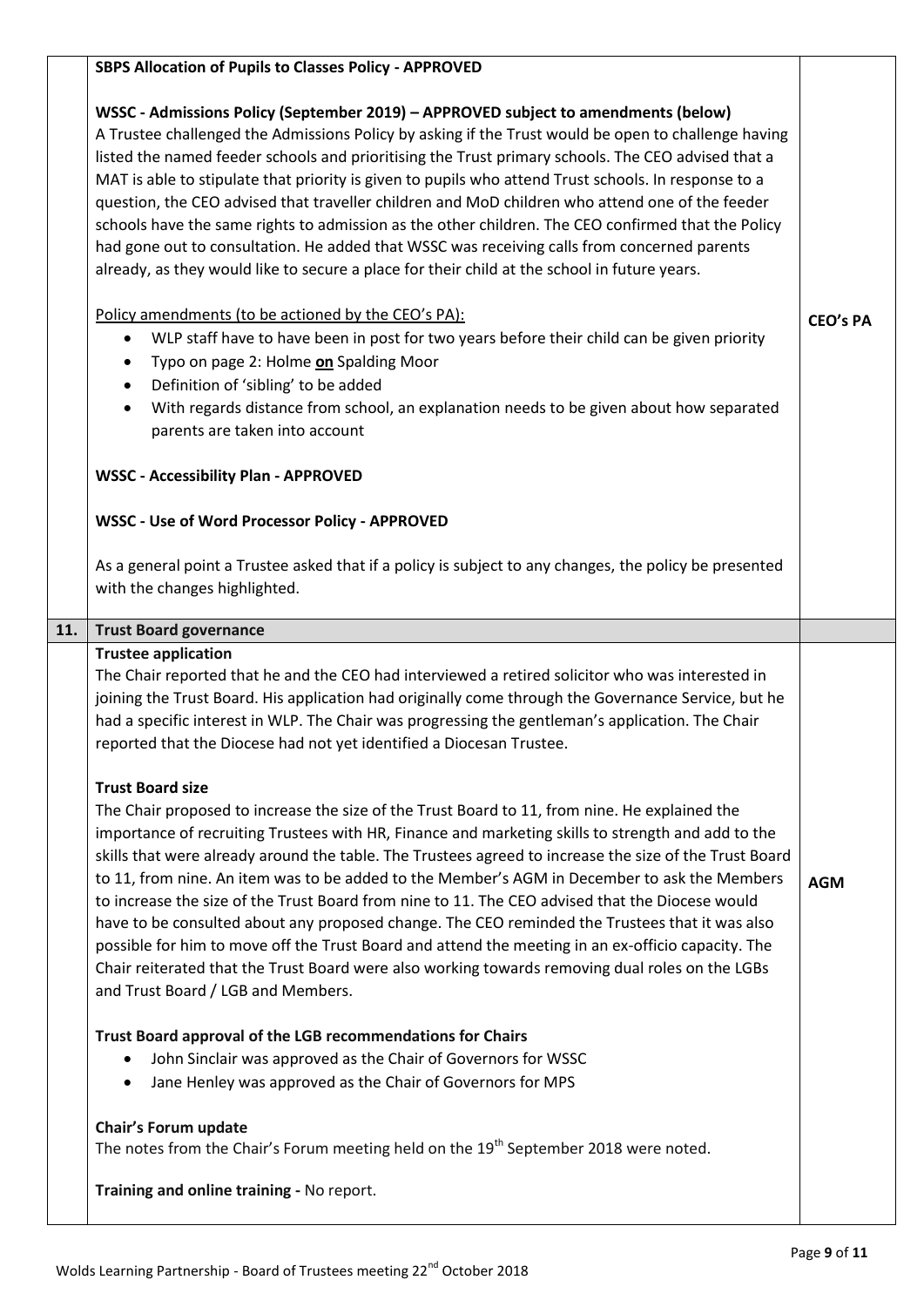|                                                                                             | GA                                                                                                                                                                                                                                                                                                                                                                                                                                                                                                                                                                                                                                                                                                                                                                                                                                                                                                                                                                                                                                                                                                                                                                                                                                                                                                                                                                                                                                                                                                |
|---------------------------------------------------------------------------------------------|---------------------------------------------------------------------------------------------------------------------------------------------------------------------------------------------------------------------------------------------------------------------------------------------------------------------------------------------------------------------------------------------------------------------------------------------------------------------------------------------------------------------------------------------------------------------------------------------------------------------------------------------------------------------------------------------------------------------------------------------------------------------------------------------------------------------------------------------------------------------------------------------------------------------------------------------------------------------------------------------------------------------------------------------------------------------------------------------------------------------------------------------------------------------------------------------------------------------------------------------------------------------------------------------------------------------------------------------------------------------------------------------------------------------------------------------------------------------------------------------------|
|                                                                                             |                                                                                                                                                                                                                                                                                                                                                                                                                                                                                                                                                                                                                                                                                                                                                                                                                                                                                                                                                                                                                                                                                                                                                                                                                                                                                                                                                                                                                                                                                                   |
|                                                                                             |                                                                                                                                                                                                                                                                                                                                                                                                                                                                                                                                                                                                                                                                                                                                                                                                                                                                                                                                                                                                                                                                                                                                                                                                                                                                                                                                                                                                                                                                                                   |
|                                                                                             |                                                                                                                                                                                                                                                                                                                                                                                                                                                                                                                                                                                                                                                                                                                                                                                                                                                                                                                                                                                                                                                                                                                                                                                                                                                                                                                                                                                                                                                                                                   |
|                                                                                             | GA                                                                                                                                                                                                                                                                                                                                                                                                                                                                                                                                                                                                                                                                                                                                                                                                                                                                                                                                                                                                                                                                                                                                                                                                                                                                                                                                                                                                                                                                                                |
|                                                                                             |                                                                                                                                                                                                                                                                                                                                                                                                                                                                                                                                                                                                                                                                                                                                                                                                                                                                                                                                                                                                                                                                                                                                                                                                                                                                                                                                                                                                                                                                                                   |
|                                                                                             |                                                                                                                                                                                                                                                                                                                                                                                                                                                                                                                                                                                                                                                                                                                                                                                                                                                                                                                                                                                                                                                                                                                                                                                                                                                                                                                                                                                                                                                                                                   |
|                                                                                             |                                                                                                                                                                                                                                                                                                                                                                                                                                                                                                                                                                                                                                                                                                                                                                                                                                                                                                                                                                                                                                                                                                                                                                                                                                                                                                                                                                                                                                                                                                   |
|                                                                                             |                                                                                                                                                                                                                                                                                                                                                                                                                                                                                                                                                                                                                                                                                                                                                                                                                                                                                                                                                                                                                                                                                                                                                                                                                                                                                                                                                                                                                                                                                                   |
|                                                                                             |                                                                                                                                                                                                                                                                                                                                                                                                                                                                                                                                                                                                                                                                                                                                                                                                                                                                                                                                                                                                                                                                                                                                                                                                                                                                                                                                                                                                                                                                                                   |
|                                                                                             |                                                                                                                                                                                                                                                                                                                                                                                                                                                                                                                                                                                                                                                                                                                                                                                                                                                                                                                                                                                                                                                                                                                                                                                                                                                                                                                                                                                                                                                                                                   |
|                                                                                             |                                                                                                                                                                                                                                                                                                                                                                                                                                                                                                                                                                                                                                                                                                                                                                                                                                                                                                                                                                                                                                                                                                                                                                                                                                                                                                                                                                                                                                                                                                   |
|                                                                                             |                                                                                                                                                                                                                                                                                                                                                                                                                                                                                                                                                                                                                                                                                                                                                                                                                                                                                                                                                                                                                                                                                                                                                                                                                                                                                                                                                                                                                                                                                                   |
|                                                                                             |                                                                                                                                                                                                                                                                                                                                                                                                                                                                                                                                                                                                                                                                                                                                                                                                                                                                                                                                                                                                                                                                                                                                                                                                                                                                                                                                                                                                                                                                                                   |
|                                                                                             |                                                                                                                                                                                                                                                                                                                                                                                                                                                                                                                                                                                                                                                                                                                                                                                                                                                                                                                                                                                                                                                                                                                                                                                                                                                                                                                                                                                                                                                                                                   |
|                                                                                             |                                                                                                                                                                                                                                                                                                                                                                                                                                                                                                                                                                                                                                                                                                                                                                                                                                                                                                                                                                                                                                                                                                                                                                                                                                                                                                                                                                                                                                                                                                   |
| The Chair of the Trust Board will circulate                                                 |                                                                                                                                                                                                                                                                                                                                                                                                                                                                                                                                                                                                                                                                                                                                                                                                                                                                                                                                                                                                                                                                                                                                                                                                                                                                                                                                                                                                                                                                                                   |
| (via the Governance Advisor) a set of                                                       |                                                                                                                                                                                                                                                                                                                                                                                                                                                                                                                                                                                                                                                                                                                                                                                                                                                                                                                                                                                                                                                                                                                                                                                                                                                                                                                                                                                                                                                                                                   |
| model questions that the NGA                                                                |                                                                                                                                                                                                                                                                                                                                                                                                                                                                                                                                                                                                                                                                                                                                                                                                                                                                                                                                                                                                                                                                                                                                                                                                                                                                                                                                                                                                                                                                                                   |
| recommend for this purpose                                                                  |                                                                                                                                                                                                                                                                                                                                                                                                                                                                                                                                                                                                                                                                                                                                                                                                                                                                                                                                                                                                                                                                                                                                                                                                                                                                                                                                                                                                                                                                                                   |
|                                                                                             |                                                                                                                                                                                                                                                                                                                                                                                                                                                                                                                                                                                                                                                                                                                                                                                                                                                                                                                                                                                                                                                                                                                                                                                                                                                                                                                                                                                                                                                                                                   |
|                                                                                             |                                                                                                                                                                                                                                                                                                                                                                                                                                                                                                                                                                                                                                                                                                                                                                                                                                                                                                                                                                                                                                                                                                                                                                                                                                                                                                                                                                                                                                                                                                   |
|                                                                                             |                                                                                                                                                                                                                                                                                                                                                                                                                                                                                                                                                                                                                                                                                                                                                                                                                                                                                                                                                                                                                                                                                                                                                                                                                                                                                                                                                                                                                                                                                                   |
|                                                                                             |                                                                                                                                                                                                                                                                                                                                                                                                                                                                                                                                                                                                                                                                                                                                                                                                                                                                                                                                                                                                                                                                                                                                                                                                                                                                                                                                                                                                                                                                                                   |
|                                                                                             |                                                                                                                                                                                                                                                                                                                                                                                                                                                                                                                                                                                                                                                                                                                                                                                                                                                                                                                                                                                                                                                                                                                                                                                                                                                                                                                                                                                                                                                                                                   |
|                                                                                             |                                                                                                                                                                                                                                                                                                                                                                                                                                                                                                                                                                                                                                                                                                                                                                                                                                                                                                                                                                                                                                                                                                                                                                                                                                                                                                                                                                                                                                                                                                   |
|                                                                                             |                                                                                                                                                                                                                                                                                                                                                                                                                                                                                                                                                                                                                                                                                                                                                                                                                                                                                                                                                                                                                                                                                                                                                                                                                                                                                                                                                                                                                                                                                                   |
| As above                                                                                    |                                                                                                                                                                                                                                                                                                                                                                                                                                                                                                                                                                                                                                                                                                                                                                                                                                                                                                                                                                                                                                                                                                                                                                                                                                                                                                                                                                                                                                                                                                   |
|                                                                                             |                                                                                                                                                                                                                                                                                                                                                                                                                                                                                                                                                                                                                                                                                                                                                                                                                                                                                                                                                                                                                                                                                                                                                                                                                                                                                                                                                                                                                                                                                                   |
|                                                                                             |                                                                                                                                                                                                                                                                                                                                                                                                                                                                                                                                                                                                                                                                                                                                                                                                                                                                                                                                                                                                                                                                                                                                                                                                                                                                                                                                                                                                                                                                                                   |
|                                                                                             |                                                                                                                                                                                                                                                                                                                                                                                                                                                                                                                                                                                                                                                                                                                                                                                                                                                                                                                                                                                                                                                                                                                                                                                                                                                                                                                                                                                                                                                                                                   |
|                                                                                             |                                                                                                                                                                                                                                                                                                                                                                                                                                                                                                                                                                                                                                                                                                                                                                                                                                                                                                                                                                                                                                                                                                                                                                                                                                                                                                                                                                                                                                                                                                   |
|                                                                                             |                                                                                                                                                                                                                                                                                                                                                                                                                                                                                                                                                                                                                                                                                                                                                                                                                                                                                                                                                                                                                                                                                                                                                                                                                                                                                                                                                                                                                                                                                                   |
|                                                                                             |                                                                                                                                                                                                                                                                                                                                                                                                                                                                                                                                                                                                                                                                                                                                                                                                                                                                                                                                                                                                                                                                                                                                                                                                                                                                                                                                                                                                                                                                                                   |
|                                                                                             |                                                                                                                                                                                                                                                                                                                                                                                                                                                                                                                                                                                                                                                                                                                                                                                                                                                                                                                                                                                                                                                                                                                                                                                                                                                                                                                                                                                                                                                                                                   |
|                                                                                             |                                                                                                                                                                                                                                                                                                                                                                                                                                                                                                                                                                                                                                                                                                                                                                                                                                                                                                                                                                                                                                                                                                                                                                                                                                                                                                                                                                                                                                                                                                   |
|                                                                                             |                                                                                                                                                                                                                                                                                                                                                                                                                                                                                                                                                                                                                                                                                                                                                                                                                                                                                                                                                                                                                                                                                                                                                                                                                                                                                                                                                                                                                                                                                                   |
|                                                                                             |                                                                                                                                                                                                                                                                                                                                                                                                                                                                                                                                                                                                                                                                                                                                                                                                                                                                                                                                                                                                                                                                                                                                                                                                                                                                                                                                                                                                                                                                                                   |
|                                                                                             |                                                                                                                                                                                                                                                                                                                                                                                                                                                                                                                                                                                                                                                                                                                                                                                                                                                                                                                                                                                                                                                                                                                                                                                                                                                                                                                                                                                                                                                                                                   |
| The Governance Advisor was to share this feedback with the LGB Chairs and the Headteachers. | <b>GA</b>                                                                                                                                                                                                                                                                                                                                                                                                                                                                                                                                                                                                                                                                                                                                                                                                                                                                                                                                                                                                                                                                                                                                                                                                                                                                                                                                                                                                                                                                                         |
|                                                                                             |                                                                                                                                                                                                                                                                                                                                                                                                                                                                                                                                                                                                                                                                                                                                                                                                                                                                                                                                                                                                                                                                                                                                                                                                                                                                                                                                                                                                                                                                                                   |
|                                                                                             | Acknowledgement and approval of new LGB governors (GA to inform successful applicants)<br>Claire Holden (parent) - seeking a Trust Appointment at MPS - APPROVED<br>Roddy Vann - seeking a Trust Appointment at SBPS - APPROVED<br>Samantha Pinkney - seeking a Trust Appointment at SBPS - APPROVED<br><b>Formal process for appointing Trust Appointed governors</b><br>The Governance Advisor was to share a document with the CEO and the Chair which will help to<br>provide Trustees with more detail about the potential governors that are seeking Trust<br>Avril Charlton (Staff Governor at MPS) ACKNOWLEDGED - WLP thank you letter to be sent<br>Emily Calvery (Staff Governor at SBPS) ACKNOWLEDGED - WLP thank you letter to be sent<br>The Chair stated that he would also like to write a letter to any retiring staff member to show the<br>This has been actioned. The Chair of the<br>Trust Board has composed a letter for<br>new governors to welcome them to the<br>Trust. This will be issued soon after their<br>appointment<br>Unfortunately the Trust's Pay Policy does<br>not support this at this time; however the<br>Trust Board acknowledged that the Pay<br>Policy needs to be reviewed to better suit<br>MAT governance. Any such review would<br>need to go through Union consultation<br>Noted - the Trust Board did not have a<br>concern in this regard, but one Trustee<br>noted that it can create difficulties<br>The Trust Board noted this notification |